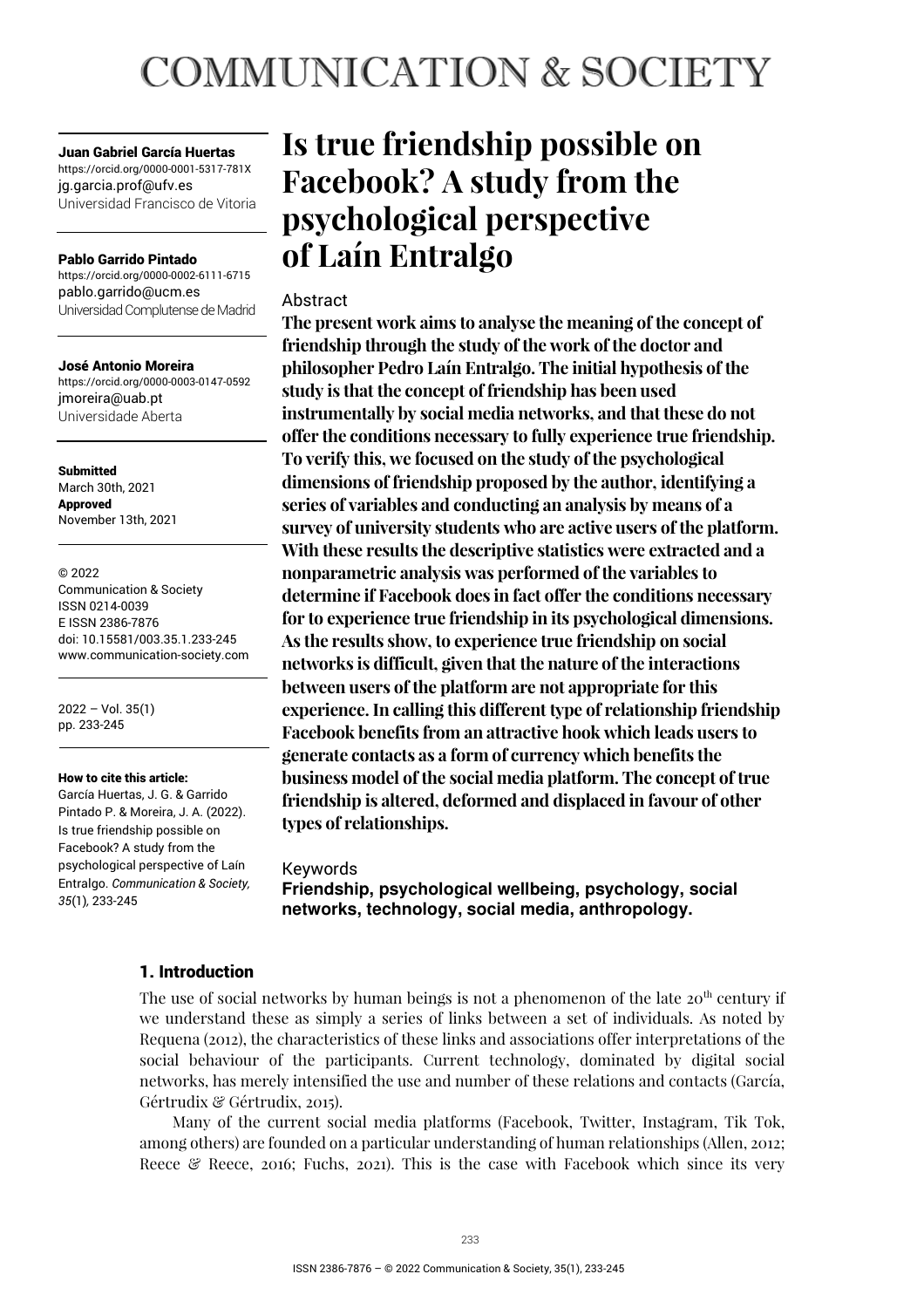beginnings has been based on the concept of friendship (Vallor, 2012; Bryant & Marmo, 2012; Elder, 2017: Farci *et al*., 2017).

The true meaning of friendship has been the subject of anthropological study for centuries (Desai &Killick, 2010; Beer & Gardner, 2015). Given the new technological era in which we live, it is necessary to undertake a profound reflection on the notion of friendship, with new questions about its meaning and conceptualisation. Identifying its real meaning, in this case on the psychological plane, may help to discern if it is possible or not to experience friendship through mobile telephone applications, social media networks or software programs.

Amistad notes that the Greek word *philia*, which shares a root with the verb *phileîn*, meaning "to love," encompasses a broad range of relationships or friendship based on feelings of fondness, affection or love. Thus, in this exposition, we will only take into consideration "the type of relationship between friends we call friendship" (Calvo, 2003, p. 29). This is the most common social relationship between individuals (Blieszner &Adams, 1992) characterised by reciprocity, proximity and intimacy (Bagwell & Schmidt, 2011; Schneider, 2000).

According to Laín Entralgo (1985), friendship is a peculiar loving relationship in which communication is an indispensable element in this experience. In his book, *Sobre la Amistad* (Laín, 1985), the same author offers a profound reflection on the nature of friendship on four planes: aesthetic, metaphysical, sociological and psychological. From this last plane, the psychological, we will draw the fundamental elements for the present research.

On all these four planes there are three basic concepts which are essential to the experience of friendship: confidence, benevolence and beneficence. We should understand confidence as the giving and receiving of an intimate part of the other, benevolence as the action of seeking the good of another and beneficence understood as performing an action which is beneficial to the other in a disinterested way.

Given the nature of these characteristics, they necessarily lie in the shadow of something much broader: love. As mentioned above, this does not refer to *eros* but rather to *philias*. This type of love, as authors such as Fromm (1994) have noted, is not passive, but rather continuously active and not incidental.

The items analysed in the present study must be understood as essential elements of true friendship when this is considered in terms of the concept of love as *philia*, requiring actions for the disinterested benefit of the other without the pursuit or desire of personal gain, with goodwill and wishing well to each other.

Argyle and Henderson (1984) established the existence and prevalence of various rules of friendship which lay the foundations for future studies. The initial studies focussing on the online environment are exploratory in nature and point to a variation in the form in which relational tasks are conducted (Bryant, Marmo & Ramírez, 2011). In subsequent research, Bryant and Marmo (2012) established five categories of rules of friendship in social media networks: channels of communication, deception and control, maintenance, negative consequences for oneself and for a friend. These authors concluded that users of social media possess a different set of rules for different types of friendships, and found significant differences between relationships with close friends, occasional friends and acquaintances.

The expansion of digital technologies, especially the internet, has caused a significant change in human relations (Raake & Bonds-Raake, 2008; Wilson, Goslin & Graham, 2012). Communication tools have developed rapidly, incorporating multimedia elements and facilitating the interactive exchange of information (Berlanga, García& Victoria, 2013; Vivar, 2009). However, some authors point to the difficulty in measuring the quality of relationships which are conducted online (Vidales & Sádaba, 2017).

There has been a significant increase in the number of internet users. It is currently estimated that some 59% of the global population are users of social media networks (Hootsuite& We Are Social, 2021). In 2009, over 70% of young people over the age of 15 in Spain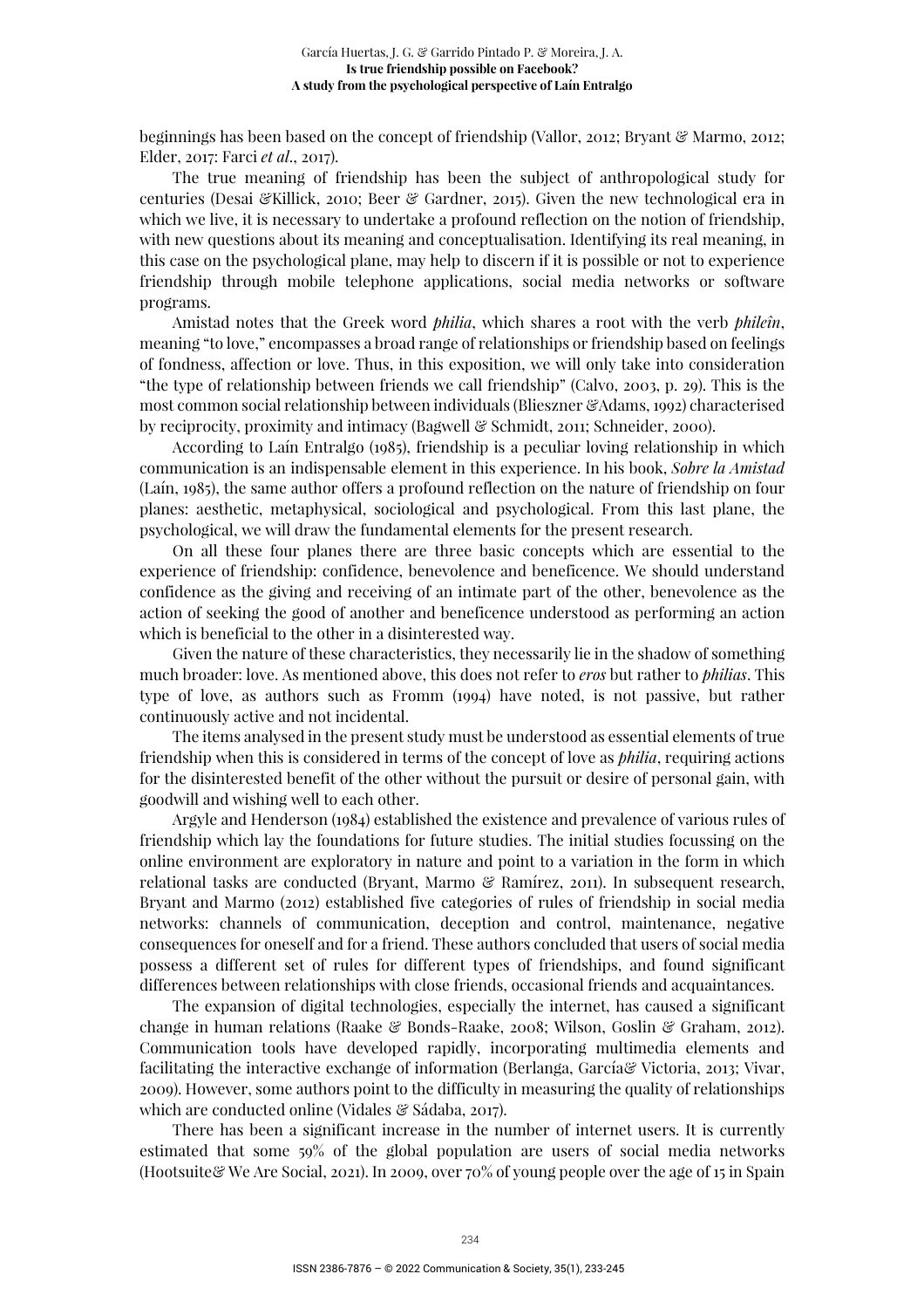were users of some type of social media (Espinar & González, 2009). By 2020, there were 29 million users of social media networks in Spain, according to We are Social (2021). After YouTube and WhatsApp, Facebook continues to be the most used social media network, with some 79% of users having an active account.

While it is certainly true that other social media platforms use the notion of friendship, Facebook has used friendship as the fundamental principle of its interface (Márquez, 2019), along with other related concepts such as camaraderie, proximity or sympathy. In this context, Serrano (2016, p. 16) notes that the social engine of Facebook is affectivity: "the key is that friendship in the broadest sense, as an initial sphere of affectivity which can be expanded or contracted, is the word around which the entire network is articulated and which gives it coherence." Thus, this is a concept which today may be confused with friendship. When we speak of someone we know, for example, for whom we have certain affectivity (affection?), we may refer to them as a friend. This much broader notion of friendship is the fundamental basis of Facebook.

Facebook permits users to present themselves through a personal online profile, visit the profiles of others and accumulate friends who can post comments on the pages of others (Ellison, Steinfeld  $\mathcal{C}$  Lampe, 2007). Thus, in Facebook, our network of friends becomes a type of commodity through which the platform offers its services for free. After initial registration, Facebook shows a selection of photographs of people we may know and below this the number of friends we have in common. Of course, this is not the only avenue to expand our network of contacts.

For Facebook, friendship and the experience of friendship is the key to the operation of the platform (Wang *et al*., 2010). For Márquez (2019, p. 940) this is "a myth that many people have come to perceive as normal [...] but imposes and normalises a very specific idea of friendship which in no way reflects the true complexity of this characteristic form of human relationship." These conclusions have been contested by other theorists who, while recognising that Facebook may have trivialised the concept of friendship, believe it has not changed the true nature of friendship as an intensive, intimate and important psycho-social aspect of human life (Amichai-Hamburguer, Kingsbury & Schneider, 2013).

For Dunbar (2018, p. 34), "Friendship is the single most important factor influencing our health, well-being, and happiness. Creating and maintaining friendships is, however, extremely costly." Facebook, as a platform, is powered by friendship and, while providing users with improved tools, it ultimately objectifies and commodifies the term (Márquez, 2019).

The concept of friendship is accompanied and preceded by love. Fromm (2014) defines different types of love to which Laín Entralgo referred in studying various authors. He refers to fraternal love, understood as love that is directed towards all others, maternal love as the nurturing of life with altruism and generosity and self-love, not to be confused with egotism which does not lead to a love of others. All of these encompass or include a series of conditions which can be considered necessary for the present study.

In this research project we will study the degree to which true friendship can be experienced in its psychological dimension on the social network platform Facebook, guided and based on the reflections of Laín Entralgo. Laín's concept of true friendship is drawn from the philosopher Aristotle, among others, who affirmed that "when one loves for interest or utility, one is really merely seeking personal benefit" (Aristotle, 1981).

Knowing that friendship occupies an important place in the social network Facebook, and that for young people it is a meeting place with friends and peers (Linne, 2018), it is legitimate to ask whether the necessary conditions really exist in this digital environment to fully experience this relationship.

On the psychological level, friendship has four sub-dimensions (use hyphen in all places or not). The presence of all four is necessary to be able to speak of a full experience. It is interesting to study them individually to know to what degree each one of them is present.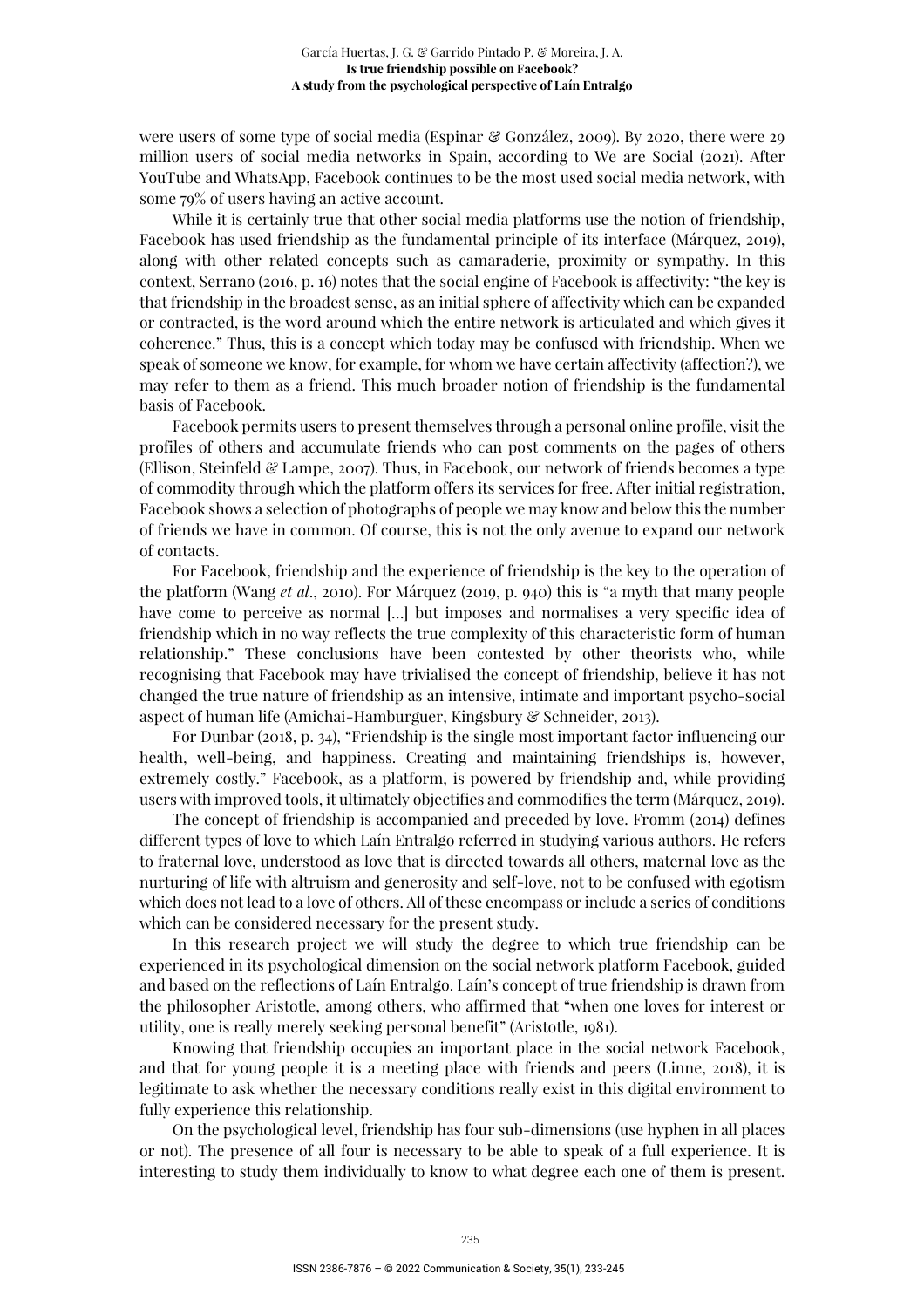We can even know which items of each subdimension are present in the social network and thus quantify their presence.

In the same way that we analysed the psychological dimension, it is interesting to find out whether the degree of experience of friendship is the same or varies according to the sex of the person who experiences it. For this reason, a statistical test is carried out to determine whether the sex of the respondents influences the answers obtained.

The present study raises the novelty of an anthropological approach to friendship in social networks compared to the usual technological and sociological perspective. On this occasion, we start from the study of classical authors and the interpretation of the doctor, historian, essayist and philosopher Pedro Laín Entralgo.

#### 2. Materials and methods

The aim of the present study was to determine if, from the perspective of the psychological dimension of friendship, the users of the Facebook social media network experience, or can experience, true and meaningful friendship. The study of the work of Pedro Laín Entralgo (1985) helps to extract the concept of friendship as a construct and from this, the various dimensions and indicators which will allow us to identify the principal characteristics of friendship.

Our study focuses on Facebook given that it is a mature social network which, while currently threatened by the increasing popularity of new platforms such as Instagram, Twitter or Tik Tok, continues to be the leading social network. According to the report The Global State of Digital produced by Hootsuite and We Are Social (2020), the network currently boasts some 2,271 million users throughout the world. According to figures from Semrush, Facebook is the third most visited website globally, with 15.52 billion monthly visits, exceeded only by Google.com and Youtube.com.

- We seek to validate the following hypotheses and achieve the following objectives:
- H1. It is possible to fully experience friendship within the social network Facebook.
- H2. It is possible to experience friendship within the 4 psychological subdimensions of friendship.
- O1. To know, within the psychological level of friendship, which items are present in the social network.
- O2. To find out whether gender has a decisive influence on the experience of friendship on Facebook.

To measure the degree of the experience of friendship it is necessary to define clearly the various subdimensions which make up the psychological dimension of friendship and, from these, extract the necessary indicators. These subdimensions are friendship as a peculiar loving communication, friendship as communication between singular individuals, friendship as communication with mutual goodwill among friends, and finally, friendship as a quality which fulfils and leads to personal growth (Laín-Entralgo, 1985). Quantifying these subdimensions using their indicators will allow us to determine to what degree true friendship is being experienced and whether the necessary conditions are in fact present on social media for true friendship to be experienced.

Among the indicators outlined above, confidence is of particular importance. In the field of psychology, confidence is understood as that which permits personal experiences to become shared experiences. The degree of confidence with others indicates the extent of the experience of true friendship. In relation to Facebook, the aim is to determine the extent to which users share significant levels of confidence with their contacts/friends. Giró (2011) noted that adolescents give particular importance to their friendships, along with communication, intimacy, affect and confidence. Furthermore, the subdimension is complemented by the sensation of having given something they had or made or given something of themselves in a disinterested way, that is, sharing (Azpiazu, 2010).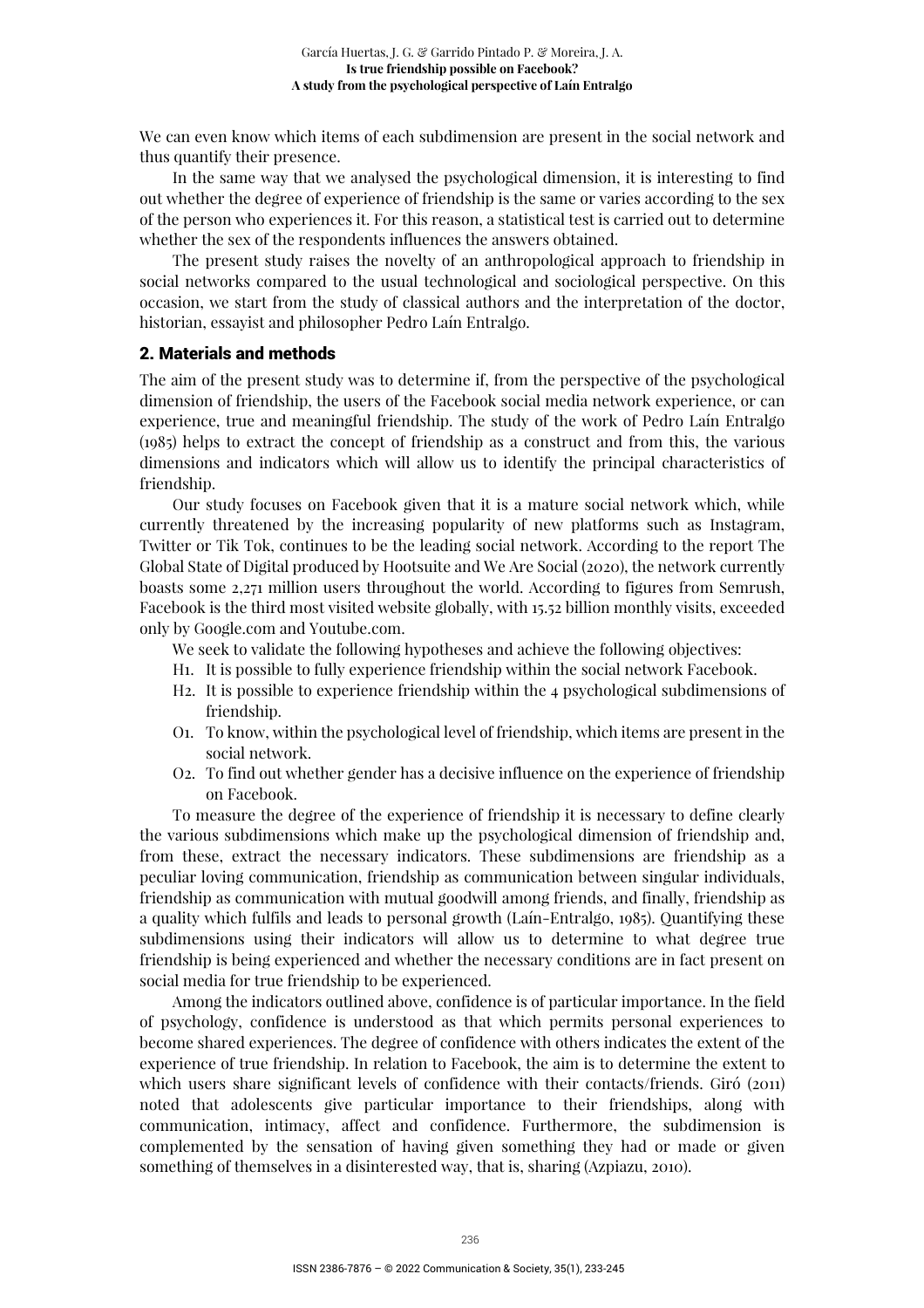Along with this is the notion of giving, understood as the feeling of having been given or received something, and may encompass receiving what one does, who one is or what one has. Within the second subdimension, that is, communication between singular individuals, there is the important indicator of character, understanding that in order to experience friendship the relationship must be balanced, an excessively forceful character may make some of the other necessary aspects of friendship inaccessible. However, Herrera *et al.* (2010) caution that certain aspects, such as timidity or shyness, can be significant obstacles to socialising. In attempting to classify this item, we must identify the tendency towards balance if the relationship is a form of true friendship.

In the third subdimension, communication as an instrument for the mutual benefit of friends, we should confirm that this is reciprocal and that the goodwill towards another or received from another has a spiritual and/or material plane. Zaldívar (2009) has noted how the mutual gratification of both parties is an important psychological necessity. This indicator was incorporated into the questionnaire in a dual direction, with the possibility it takes place on both the spiritual and/or material plane.

For the fourth subdimension, friendship, understood as communication which fulfils and leads to personal growth, the aim is to determine if the actions of Facebook users make them feel better or more fulfilled, understanding a direct relation between an increasing sensation of wellbeing and the contribution to the connection with others that supposes true friendship. Where this is not the case, these actions may refer to simple camaraderie. In their study, Bohórquez and Rodríguez (2014) noted how young people need to feel that a friendship improves and has a positive influence on them as people.

With the descriptors of the psychological dimension, we created a descriptive survey, documenting the conditions and providing a description (Wimmer & Dominick, 1996) with closed questions on the quantitative and qualitative variables. The nominal quantitative variables for the weighted questions 1 to 5 and, on the other hand, the qualitative variables which refer to the gender of the participants in the survey.

We used a convenience sampling with an initial number of 307 participants, students of Audio-visual Communication and/or Journalism at public and private universities in Madrid, divided by gender. We established a confidence interval of 95% and previously established an experimental group of 15 students to whom we submitted the test questionnaire to verify it was coherent or if changes were necessary for any of the questions. The test group only indicated vocabulary changes for a better understanding of the questions asked.

The field work was carried out in the months of March and April of 2020 and a statistical analysis was made of the data using the SPSS Statistics 25 software.

The questionnaire on the psychological dimension consisted of 5 weighted questions using a scale from  $1$  to  $5$  from lowest (1) to highest (5). Except for the question relating to character, where the middle response (3) refers to the desired balance, as described below, the questions correspond to the factors necessary for each subdimension mentioned above. These five questions were designed to determine the degree of confidence, mutual benefit, character, giving and personal growth of people.

The results of a Kolmogorov-Smirnov test of the descriptors showed non-normal distribution, thus requiring nonparametric testing, specifically the Mann-Whitney U-test to compare the variables.

The percentages of the results of the survey offered a general vision which were later subjected to a series of tests described below.

For the first subdivision, we proposed an initial research hypothesis (H1) regarding the variable confidence and gender: that gender influences the survey results regarding confidence. We also proposed a similar second hypothesis regarding the variable giving and gender; hypothesis two (H2) being: that gender influences the survey results regarding the experience of giving.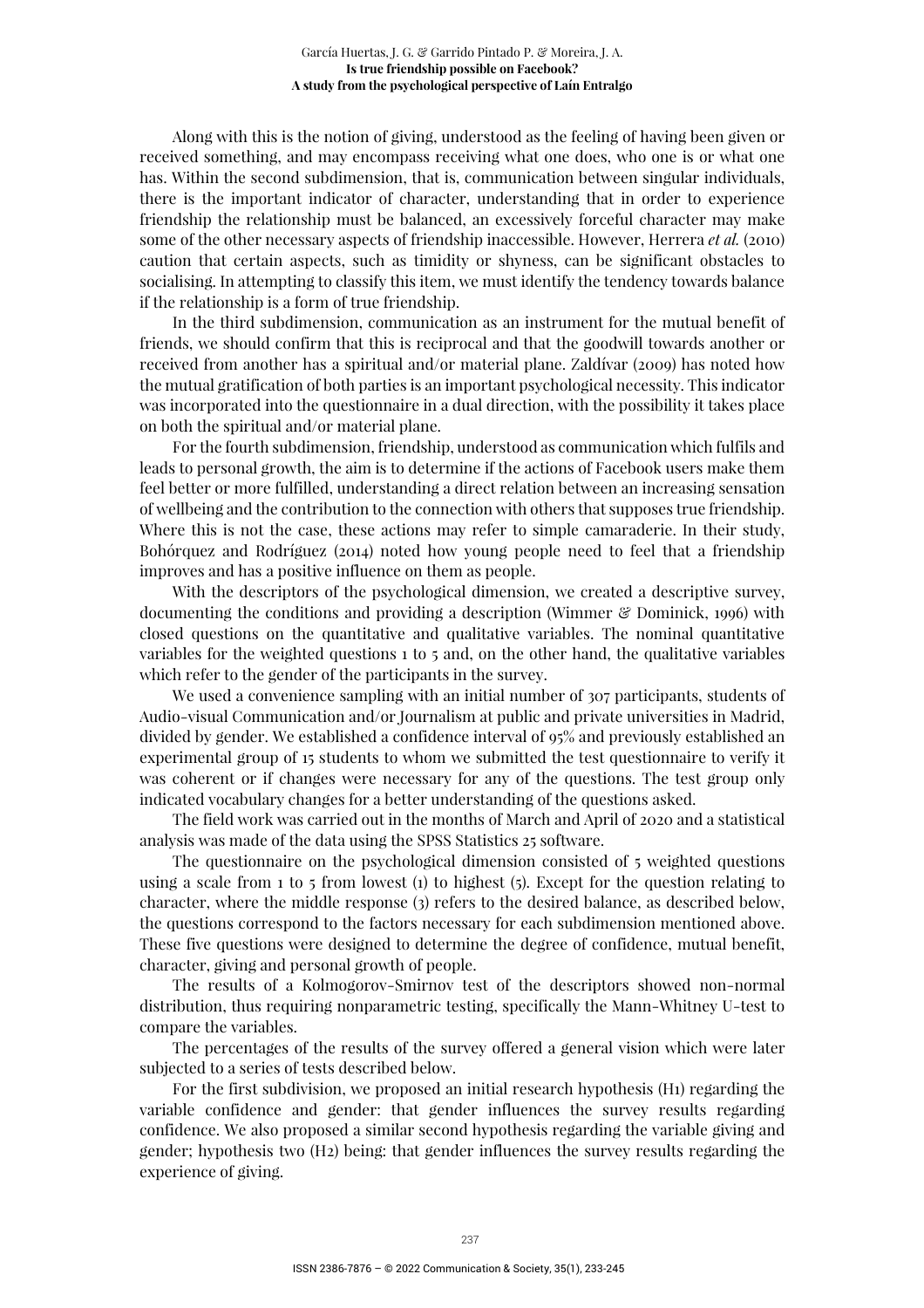For the second subdivision, in relation to gender and character, a third research hypothesis (H3) was: that gender influences the survey results regarding character.

For the third subdivision, in relation to mutual benefit, our fourth hypothesis (H4) was: that gender influences the experience of mutual benefit on the Facebook social media platform.

And finally, for the fourth subdimension of the psychology of friendship, our fifth hypothesis (H5) was: that gender influences the survey results with regard to the experience of personal growth.

#### 3. Analysis and results

#### 3.1. *Analysis and results. Confidence*

The first factor in the experience of true friendship between individuals is confidence. To measure this, participants were asked about the importance of the confidences they share. The aim is not to determine the number of confidences but rather their importance and influence on developing a friendship. According to Domínguez (2002), confidence is, along with freedom, an essential prerequisite to the experience of true friendship.

Some 32.67% of participants reported that they do not share confidences via Facebook, while 30.67% report having shared unimportant or trivial confidences. 23.33% reported having shared minor confidences and 10.67% reported sharing important confidences. Finally, 2.67% of participants reported having shared very important confidences with some of their contacts on social media.

**Table 1**. Friendship as peculiar loving communication. Confidence.

| Answer                                                | Percentage |
|-------------------------------------------------------|------------|
| $1 - I$ do not share any confidences                  | 32.67%     |
| $2 - I$ share some unimportant or trivial confidences | 30.67%     |
| $3 - I$ share minor confidences                       | 23.33%     |
| $4 - I$ share important confidences                   | 10.67%     |
| $5 - I$ share very important confidences              | 2.67%      |

Source: Own elaboration.

Comparing these results by gender, we find that 35.16% of men do not share any confidences on social media, 25.78% share some unimportant or trivial confidences, 23.44% share minor confidences, 12.50% share important confidences and 3.13% share very important confidences.

Among women, some 30.81% report they do not share any confidences on social media, 34.30% share some unimportant or trivial confidences, 23.26% share minor confidences, 9.30% share important confidences and 2.33% share very important confidences.

With these results a correlation analysis was performed to determine the relation between the variable gender and the degree of confidences shared. Given that the quantitative dependent variable confidence did not show normal distribution, a nonparametric Mann-Whitney U-test was conducted.

With a significance level of  $5\%$ , the p-value was 0.978 (p-value > 0.05). As this is higher than 0.05, we determined that gender does not have a significant influence on the variable confidence.

Thus, taking as valid the results of responses 4 and 5, we accept that these levels of confidence indicate the experience of true friendship on Facebook. That is, participants who reported sharing important or very important confidences, responses 4 and 5, total 13.34%. This result is strikingly low, indicating that over half of participants do not share confidences of any kind or those of trivial or minor importance on social media.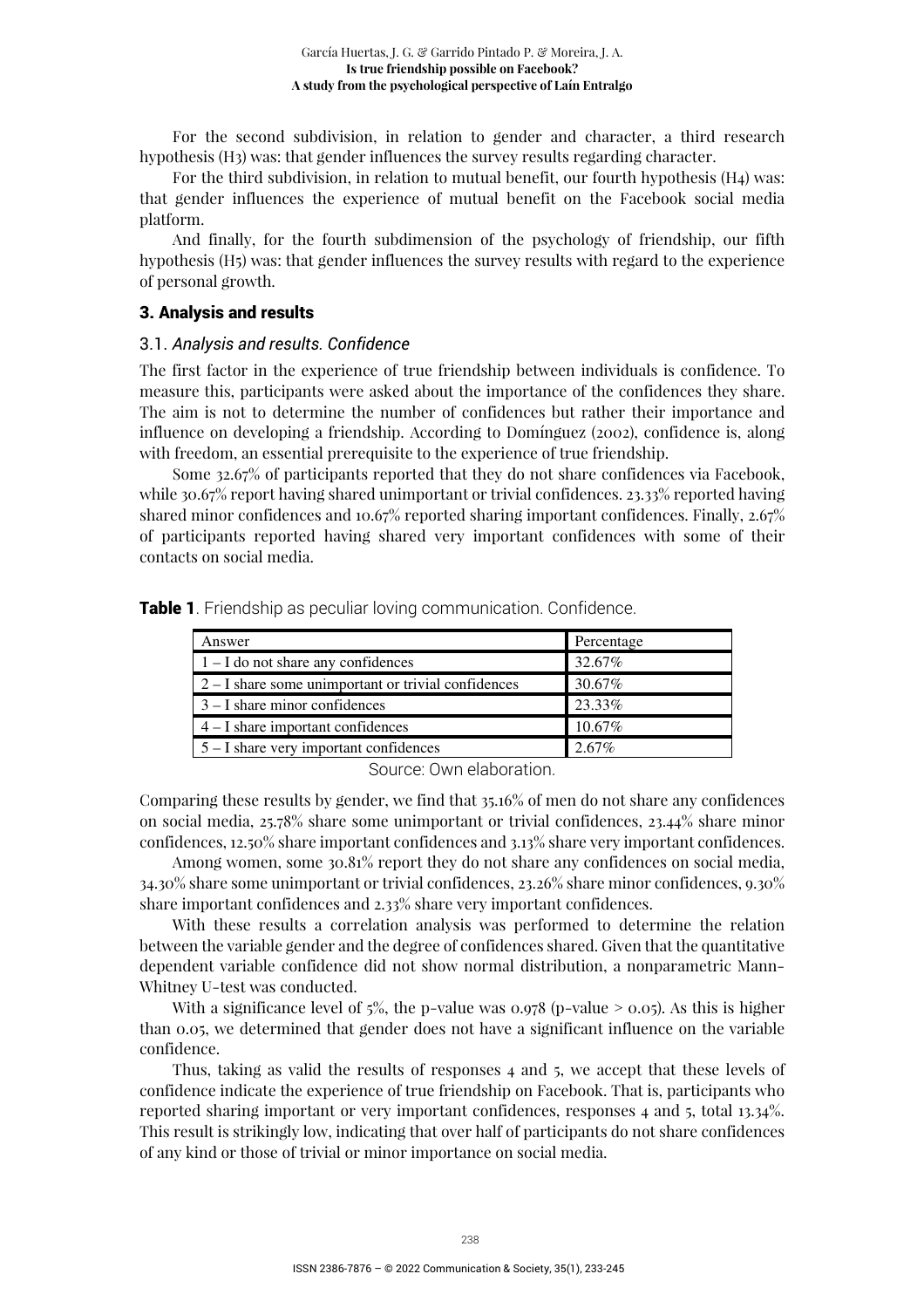# 3.2. *Analysis and results. Giving*

This is understood as the act of giving disinterestedly without any expectation of receiving something in return and may refer to material or immaterial things. The participants were asked if they had given something they had or made or given something of themselves, in a disinterested way, to their contacts on social media.

38% of participants reported they had never given anything via Facebook, and 36.67% reported giving something on some occasions in a disinterested way. Some 15.33% reported that they habitually gave to some of their contacts, 9% reported giving habitually with many of their contacts while 1% reported giving a lot to all of their contacts.

| Table 2. Friendship as peculiar loving communication. Giving. |  |
|---------------------------------------------------------------|--|

| Answer                                                   | Percentage |
|----------------------------------------------------------|------------|
| $1 - I$ have never given anything                        | 38%        |
| $2 - I$ occasionally give something                      | 36.67%     |
| $3 - I$ give something to some of my contacts habitually | 15.33%     |
| $4 - I$ habitually give something to many of my contacts | 9%         |
| $5 - I$ give a lot to all of my contacts                 | $1\%$      |

Source: Own elaboration.

By gender, 36.72% of men reported never having given anything, 33.59% reported doing so on occasion, while 16.41% do so habitually with some of their contacts and 10.94% do so habitually with the majority of their contacts. Some 2.34% reported giving a lot to all of their contacts.

Among women participating in the study, 38.95% reported never having given anything, 38.95% reported doing so on occasion with some of their contacts and 14.53% do so habitually with some of their contacts. 7.56% of female participants reported doing so habitually with the majority of their contacts while none reported giving a lot to all of their contacts.

With these results a correlation analysis was performed on the results to determine the relation between the variable gender and giving. The p-value was  $0.34$  (p-value  $> 0.05$ ) and we determined this was a null hypothesis as the results show no significant differences due to gender in the variable giving on the Facebook social network.

# *3.3. Analysis and results. Character*

This subdimension is defined in terms of a balanced character. Some 0.33% of participants reported they believe their contacts have too strong a character, 27.33% believe their contacts have a good character, with spirit and personality, 55% reported their contacts have, in general terms, a balanced character while 11% believe their contacts are generally easy going and 6.33% believe their contacts have a weak character.

| Answer                                                               | Percentage |
|----------------------------------------------------------------------|------------|
| $1 - My$ contacts have too strong a character                        | $0.33\%$   |
| $2 - My$ contacts have a good character, with spirit and personality | 27.33%     |
| 3 – My contacts have a balanced character                            | 55%        |
| $4 - My$ contacts are generally easy going                           | 11%        |
| 5 – My contacts have a weak character                                | 6.33%      |

**Table 3.** Friendship as communication between singular individuals. Character.

Source: Own elaboration.

Observing these results by gender, among men, 0.78% believe their contacts have too strong a character, 25% believe their contacts have spirit and personality, 52.34% believe their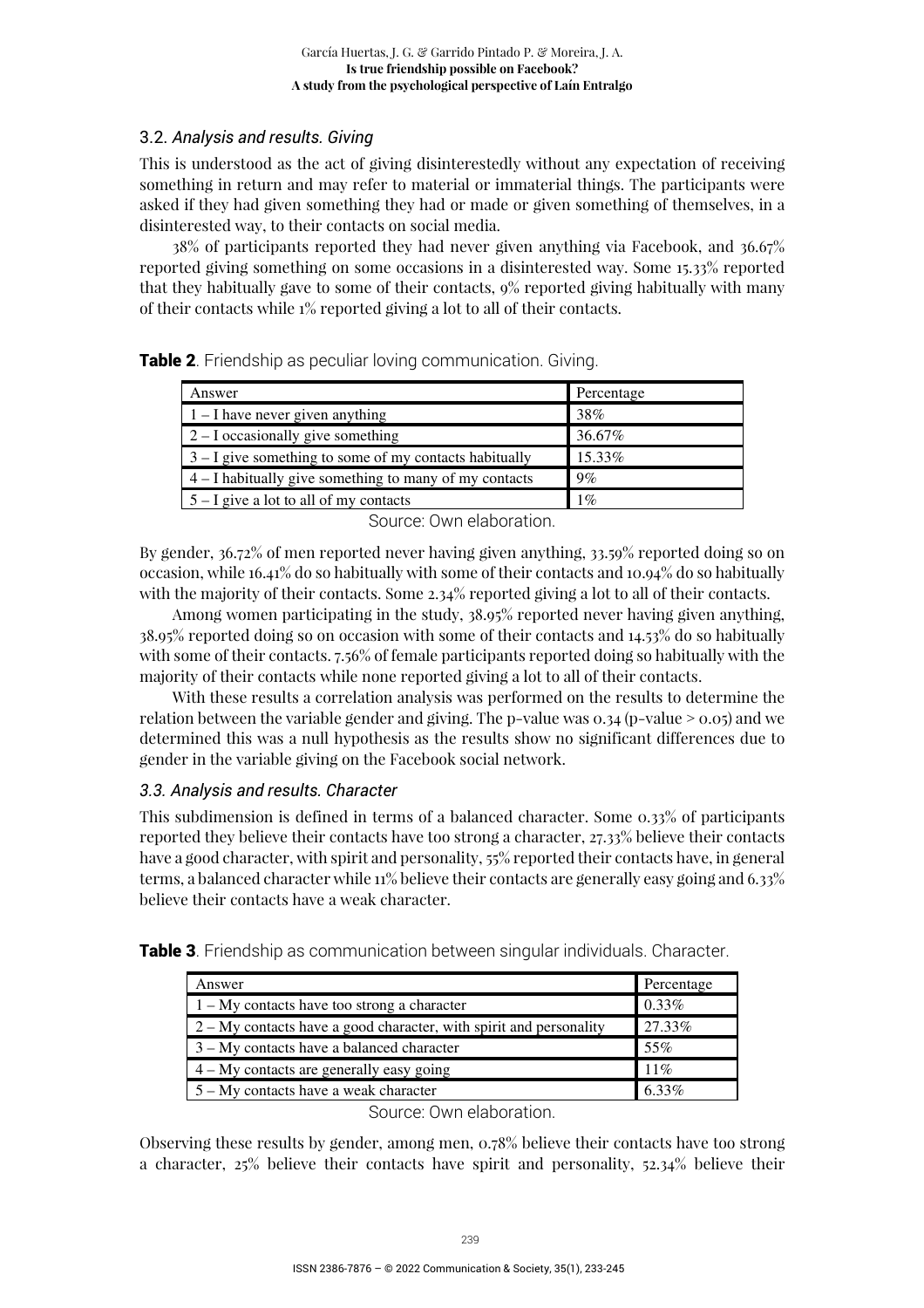contacts have a balanced character, 12,50% believe their contacts have an easy-going character and 9.38% believe their contacts have a weak character. For women, none (0%) reported believing their Facebook contacts had too strong a character, 29.07% believe their contacts have spirit and personality, 56.98% believe their contacts have a balanced character, 9.88% believe their contacts are easy going and 4,07% believe their contacts have a weak character.

With these results a correlation analysis was performed to determine the relation between the variable gender and character. The p-value obtained was  $0.08$  (p $>0.05$ ) showing that the gender of the user does not have a significant influence on the variable character.

### 3.4. *Analysis and results. Mutual benefit*

The concept of "mutual benefit" refers to both the material and spiritual plane. In order to be mutual, this feeling must be both felt personally and transmitted to the other (Laín Entralgo, 1985). Based on this premise, participants of the study were asked how many contacts they had shared or experienced mutual material or spiritual benefit.

The results show that 22% of participants report never having shared or experienced any mutual benefit. Some 46.67% report having experienced this with some of their contacts, 17% report sharing or experiencing mutual benefit with approximately half of their contacts and 13.33% with a large number of their contacts. A mere 1% reported sharing or experiencing mutual benefit with all of their contacts.

| Answer                                                                                   | Percentage |
|------------------------------------------------------------------------------------------|------------|
| $1 - I$ do not share or experience mutual benefit                                        | 22%        |
| $2 - I$ have shared or experienced mutual benefit with some of my contacts               | 46.67%     |
| $3 - I$ have shared or experienced mutual benefit with approximately half of my contacts | $17\%$     |
| $4 - I$ have shared or experienced mutual benefit with a large number of my contacts     | 13.33%     |
| $5 - I$ have shared or experienced mutual benefit with all of my contacts                | $1\%$      |

**Table 4.** Friendship as communication for mutual benefit. Mutual benefit.

Source: Own elaboration.

Analysing these results by gender, 28.91% of men reported not sharing or experiencing any mutual benefit. Some 38.28% reported they did experience mutual benefit with some of their contacts, 16.41% with approximately half their contact and 14.06% with a large number of their contacts and 2.34% reported experiencing mutual benefit with all of their contacts.

Some 16.86% of women participants reported not sharing or experiencing any mutual benefit. 52.91% reported they did so with some of their contacts, 17.44% with approximately half their contacts, 12.79% with a large number of their contacts and 0% reported experiencing mutual benefit with all their contacts.

A correlation analysis was performed on these survey results to determine the relation between the variable gender and mutual benefit. The p-value obtained was  $0.287$  (p $>0.05$ ), and we determined this was a null hypothesis as the results show no significant differences due to gender in the variable mutual benefit on Facebook.

# 3.5. *Analysis and results. Personal growth*

For this subdimension the aim was to determine if the interaction of the survey participants with their contacts on social media lead to personal growth. A total of 33.67% of participants reported they have no interaction with their contacts on Facebook which leads to personal growth,  $21.33\%$  reported the interactions they have do not lead to personal growth,  $28.67\%$ reported that some of their actions with contacts lead to personal growth, 13.67% believe the majority of their interactions with contacts on social media lead to personal growth and some 2.67% believe that all of their interactions with contacts contribute to their personal growth.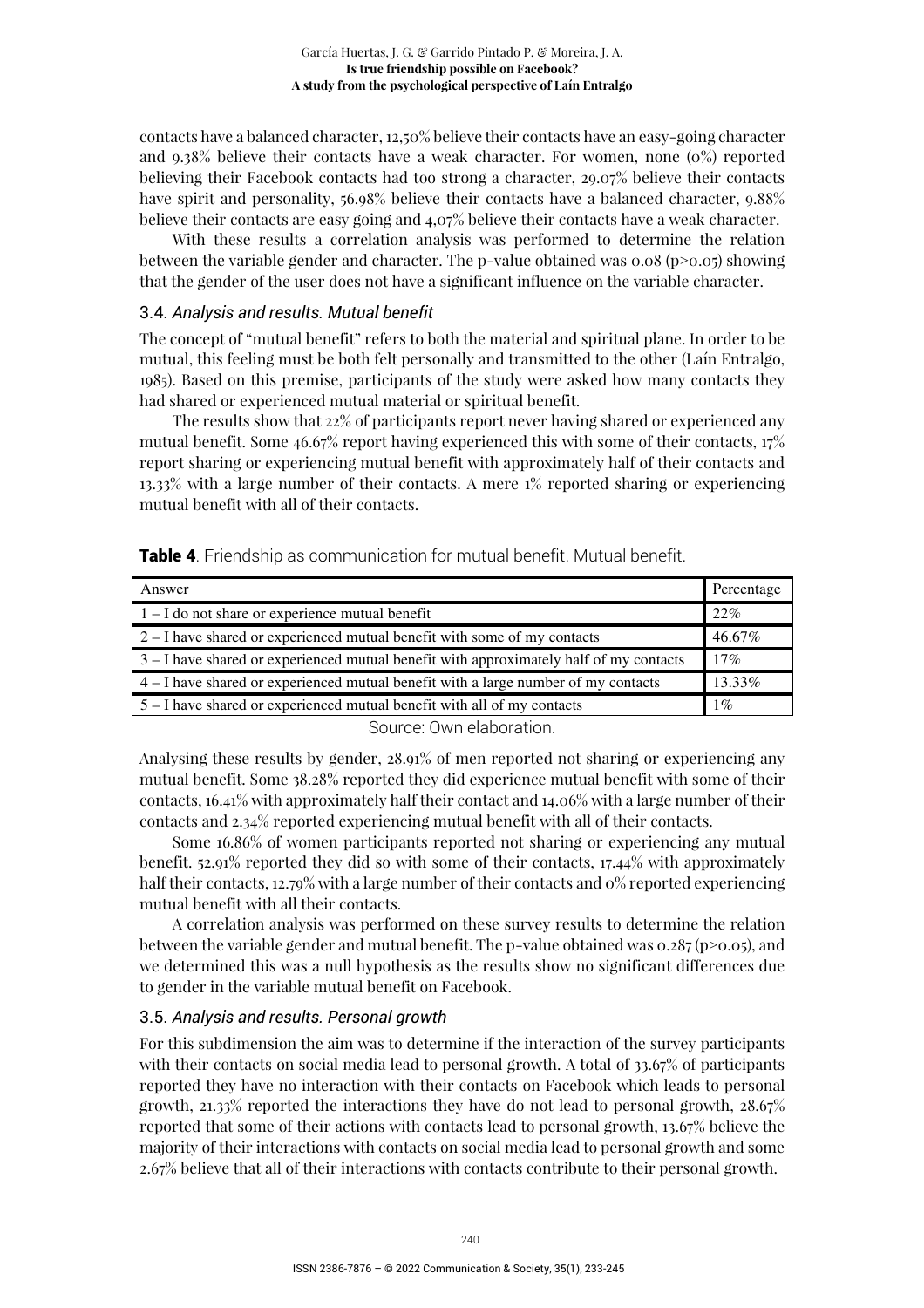| Answer                                                      | Percentage |
|-------------------------------------------------------------|------------|
| $1 - I$ have no interactions that lead to personal growth   | 33.67%     |
| $2 - My$ interactions do not lead to personal growth        | 21.33%     |
| 3 – Some of my interactions lead to personal growth         | 28.67%     |
| 4 – The majority of my interactions lead to personal growth | 13.67%     |
| $5 - All$ of my interactions lead to personal growth        | 2.67%      |

**Table 5**. Friendship as a relationship leading to personal growth. Personal growth.

Source: Own elaboration.

By gender, 33.59% of men reported they had no interactions with their Facebook contacts which lead to personal growth, 18.75% that the interactions they have do not lead to personal growth, 26.56% report that some interactions contribute to personal growth, 16.41% report that the majority of their interactions on Facebook contribute to personal growth and 4.69% believe that all their interactions with Facebook contacts lead to personal growth.

For women, some 33.72% reported they had no interactions with their Facebook contacts which lead to personal growth, 23.26% that the interactions they have do not lead to personal growth, 30.23% report that some interactions contribute to personal growth, 11.63% report that the majority of their interactions on Facebook contribute to personal growth and 1.16% believe that all their interactions with Facebook contacts lead to personal growth.

The p-value obtained in the Mann-Whitney U-test was 0.460 (p-value> 0.05) and we determined this was a null hypothesis as the results show no significant differences due to gender.

| Table 6. U Mann Whitney resume. Experience of psychological friendship. |  |  |  |
|-------------------------------------------------------------------------|--|--|--|
|                                                                         |  |  |  |

| Confidence        | Giving            | Character         | Mutual benefit    | Personal growth   |
|-------------------|-------------------|-------------------|-------------------|-------------------|
| $P = 0.978$       | $P = 0.34$        | $P = 0.08$        | $P = 0.287$       | $P -$             |
| $p$ -value > 0.05 | $p$ -value > 0.05 | $p$ -value > 0.05 | $p$ -value > 0.05 | $p$ -value > 0.05 |

Source: Own elaboration.

# 4. Discussion and conclusions

The results of the study indicate the absence of the conditions necessary for the experience of true friendship on the social media platform. From a global perspective of the subdimensions analysed, referring to friendship as peculiar loving communication, of the two necessary elements (confidence and giving), neither score highly enough nor have the intensity required to be taken into consideration. Regarding confidence, 14.83% of participants affirmed they are aware of sharing important or very important confidences as elements which strengthen the experience of true friendship.

In the case of the second subdimension (giving), the results were equally low. Just 10% of participants reported giving to many or all of their contacts and doing so habitually. The remaining 90% reported doing so occasionally or not at all (38%). This clearly indicates that the experience of giving is not a habitual practice on social media platforms. The combined analysis of both subdimensions, confidence and giving, clearly show that, on Facebook, users do not experience friendship as a peculiar loving communication.

These results are applicable to the digital environment of the Facebook social media platform; however, these cannot be extrapolated to real life, where it is probable that interactions with contacts will vary or never in fact take place with many of them. Thus, as affirmed by Soache (2018), "the virtual is constitutive of the real rather than its opposite.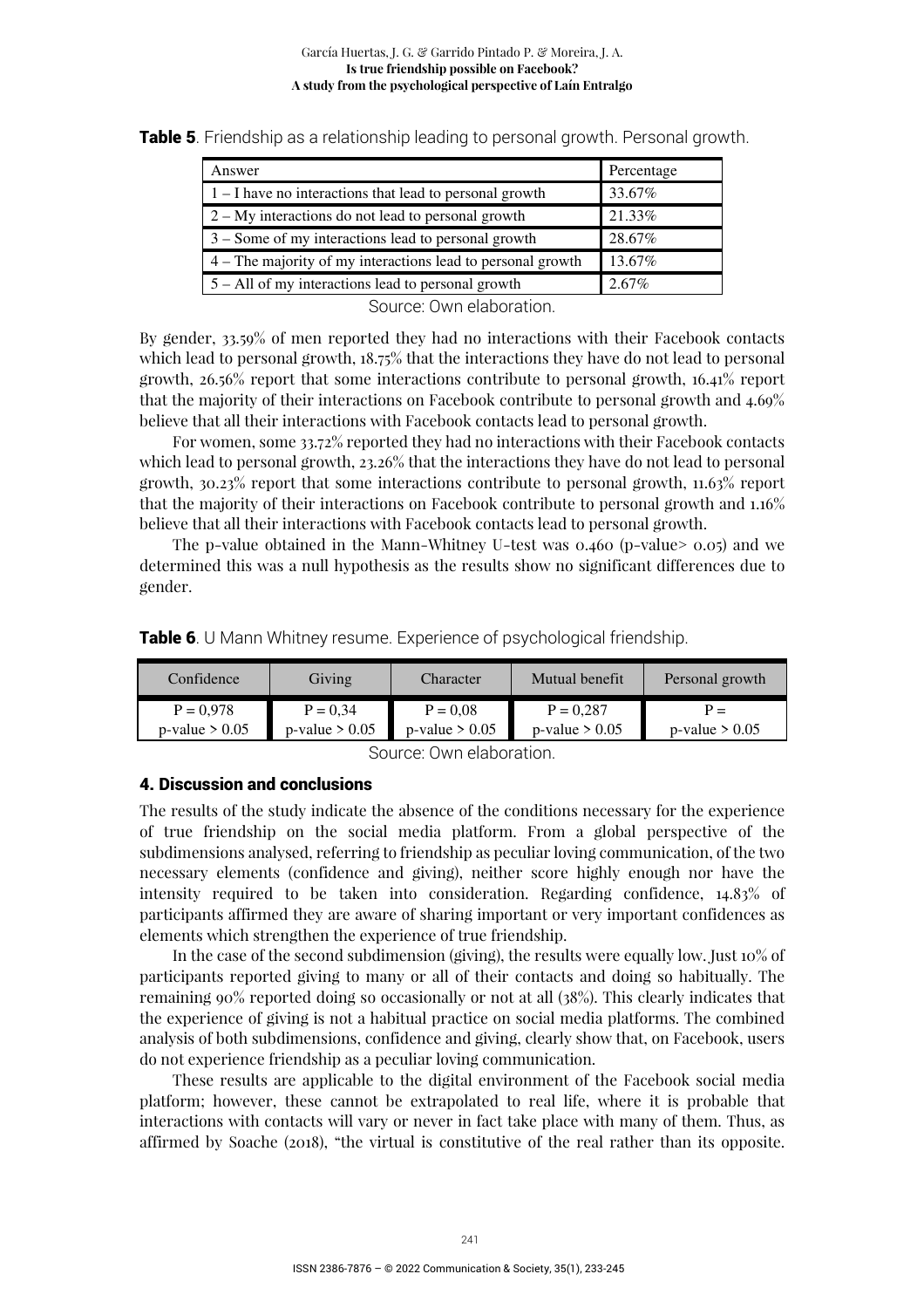Virtuality is therefore presented as an alternative register or manifestation of the real, taking form in cyberspace, virtual worlds, virtual reality technologies and simulation software."

The second subdimension was friendship as communication between singular individuals. Using the item character as a levelling factor, the results point towards the need for a balanced character to experience true friendship. In this aspect, some 55% of participants reported that their contacts have this type of character. This figure, one of the highest among all the items consulted, remains only slightly more than half of all the surveyed participants. We can therefore conclude that, while this is a comparatively high percentage, it does not express or describe the general situation.

For the third subdimension, friendship as communication for mutual benefit among friends, only 14.33% of participants responded forcefully. We can therefore determine that this is not a highly relevant aspect in the experience of digital friendship on social media platforms.

And finally, the fourth dimension, friendship as a relationship leading to personal growth, does not show any particularly significant or outstanding results. Just 14.83% of participants report that almost all of their interactions lead to or are associated with aspects of personal growth.

Of the four subdivisions presented in the five indicators, only that referring to the balanced character of personal contacts show results which may point towards the possibility of experiencing true friendship through Facebook. Thus, the results of our research appear to suggest that the possibilities of experiencing true friendship on Facebook are remote. Although it is difficult to extrapolate this to real life, it does invite a profound reflection on the use of the concept of friendship in social media networks. Furthermore, on the psychological plane of human experience, the findings point to the difficulty in experiencing true friendship on Facebook.

Confidence, giving, mutual benefit and personal growth, necessary for the establishment, strengthening and experience of true friendship, are not sufficiently present on social media for the surveyed university students.

The analysis of the correlations between gender and the reported results for the various subdimensions do not show significant differences, indicating that this is not a variable which conditions the results obtained.

This statement coincides with the theories of Serrano (2016) and Márquez (2019) who consider friendship on the social network to be a myth that does not go beyond the initial sphere of affectivity. On the other hand, it contrasts with the theories of Amichai-Hamburguer, Kingsbury and Schneider (2013) who, although they recognise that Facebook may have trivialised the concept, it has not altered its true nature.

The results of the study therefore allow us to affirm that the psychological experience of true friendship does not exist on social media platforms. We can thus conclude that the use by Facebook of the term friendship to refer to contacts on the platform is misleading, and that social media platforms harness the concept of friendship as an instrument to reduce the possible psychological barriers to communication and contact between users and do so purely for financial gain far from any real experience of true friendship.

Given the proposed objectives, we can conclude that none of the items analysed reach the necessary percentage to affirm that they are present in the experience of friendship on Facebook.

Likewise, we can affirm that the experience of friendship on Facebook is not influenced by the gender of those who practice it.

As for the hypotheses put forward, both are shown to be negative hypotheses. The elements necessary for a full experience of true friendship are not shown in sufficient percentage to be considered. This leads us to the negative H1.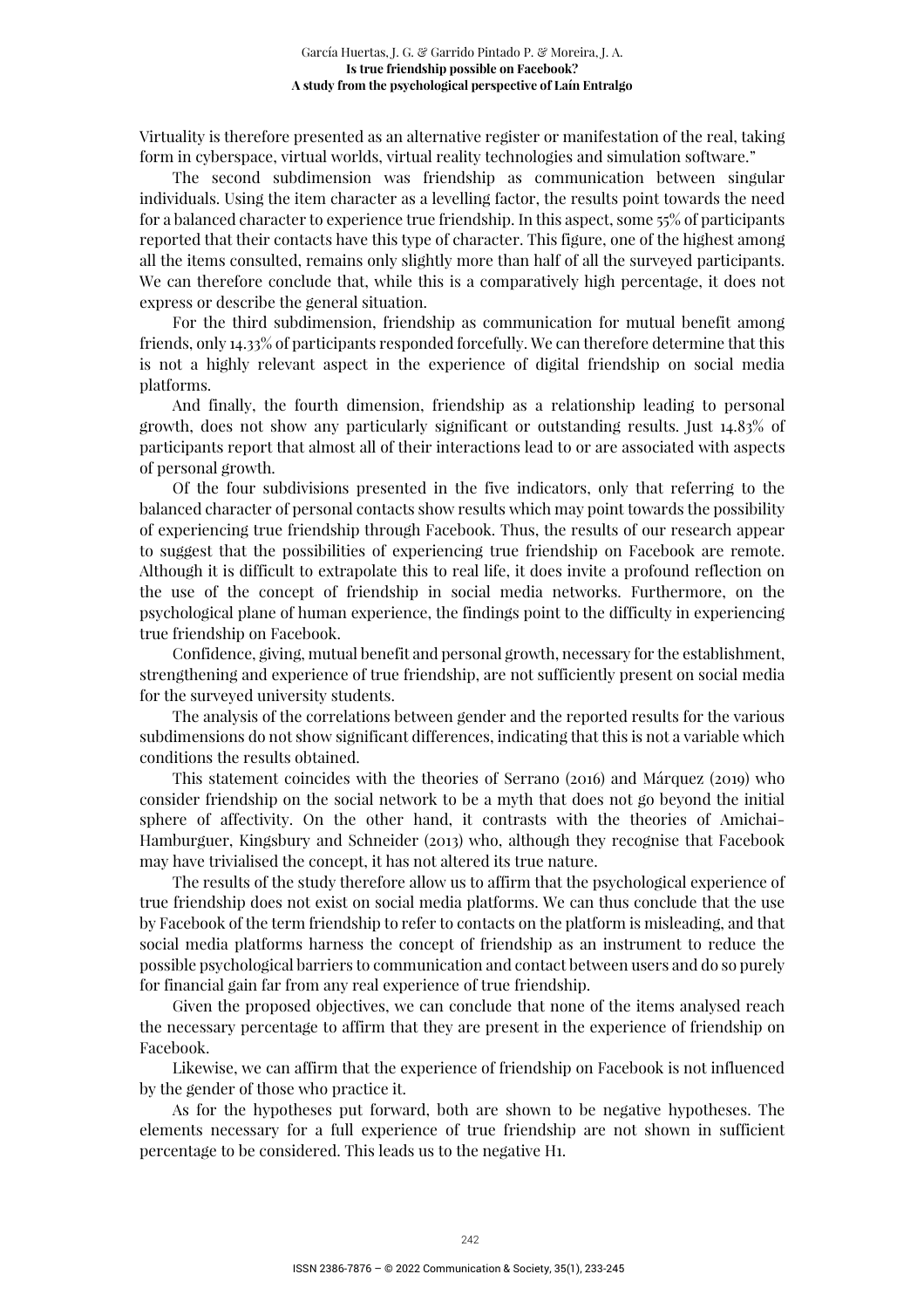For H2, none of the four sub-dimensions presents items in sufficient percentage to consider their existence in Facebook.

Thus, the results of our research indicate that friendship within the context of social media platforms is merely a symbolic projection, a myth used to foment relationships between users which are largely poor or instrumental in nature and far from any full experience of true friendship.

#### **References**

- Adams, R. G. & Blieszner, R. (1992). *Adult friendship*. New York: Sage. Retrieved from https://bit.ly/3nXcCaX
- Allen, M. (2012). Gaining a Past, Losing a Future: Web 2.0 and Internet Historicity. *Media International Australia, 143*(1), 99-109. https://www.doi.org/10.1177/1329878X1214300112
- Amichai-Hamburger, Y., Kingsbury, M. & Schneider, B. H. (2013). Friendship: An old concept with a new meaning? *Computers in Human Behaviour*, *29*(1), 33-39. https://www.doi.org/10.1016/j.chb.2012.05.025

Argyle, M. & Henderson, M. (1984). The rules of friendship. *Journal of social and personal relationships*, *1*(2), 211-237. https://www.doi.org/10.1177/0265407584012005

- Aristóteles. (1985). *Ética Nicomaquea*. Madrid: Gredos.
- Azpiazu, B. (2010). El mayor apoyo en la adolescencia: la amistad. *Encuentro Educativo*, *5*(2), 8- 30. Retrieved from https://bit.ly/2KWMuhO
- Bagwell, C. L. &Schmidt. M. E. (2011). The friendship quality of overtly and relationally victimized children. *Merrill-Palmer Quaterly*, *27*, 2, 158-285. Retrieved from https://bit.ly/2WLkBMi
- Beer, B. & Gardner, D. (2015). Friendship, anthropology of. *International Encyclopedia of the Social & Behavioural Sciences*, *9*, 425-431. https://www.doi.org/10.1016/B978-0-08- 097086-8.12076-8
- Berlanga-Fernández, I., García-García, F. & Victoria-Mas, J. S. (2013). Ethos, pathos y logos en Facebook. El usuario de redes: nuevo "rétor" del siglo XXI. *Comunicar: Revista Científica de Comunicación y Educación*, *21*(41), 127-135. https://www.doi.org/10.3916/comunicar

Blieszner, R. & Adams, R. G. (1992). *Adult friendship* (Vol. 3). New York: Sage. https://www.doi.org/10.4135/9781483325675

- Bohórquez, C & Rodríguez, D. (2014). Percepción de amistad en adolescentes: el papel de las Redes Sociales. *Revista Colombiana de Psicología*, *23*(2), 325-338. https://www.doi.org/10.15446/rcp.v23n2.37359
- Bryant, E. M., Marmo, J. & Ramírez, A., Jr. (2011). A functional approach to social networking sites. In K. B. Wright & L. M. Webb (Eds.), *Computer-mediated communication in personal relationships* (pp. 3-20). Peter Lang. https://www.doi.org/10.3726/b12772
- Bryant, E. M. & Marmo, J. (2012). The rules of Facebook friendship: A two stage examination of interaction rules in close, casual, and acquaintance friendships. *Journal of social and personal relationships, 29*(8), 1013-1035. Retrieved from https://bit.ly/2WQJc2c
- Calvo, T. (2003). La concepción aristotélica de la amistad. *Bitarte: Revista Cuatrimestral de Humanidades*, *30*, 29-40. Retrieved from https://bit.ly/3rwT3bp
- Desai, A., & Killick, E. (Eds.) (2010). *The ways of friendship: Anthropological perspectives*. Cambridge: Berghahn.

Domínguez, C. (2002). *Los registros del deseo, del afecto, el amor y otras pasiones*. Bilbao: Desclée.

- Dunbar, R. I. (2018). The anatomy of friendship. *Trends in cognitive sciences*, *22*(1), 32-51. https://www.doi.org/10.1016/j.tics.2017.10.004
- Elder, A. M. (2017). *Friendship, robots, and social media: False friends and second selves*. New York: Routledge.
- Ellison, N. B., Steinfield, C. & Lampe, C. (2007). The benefits of Facebook "friends:" Social capital and college students' use of online social network sites. *Journal of computer*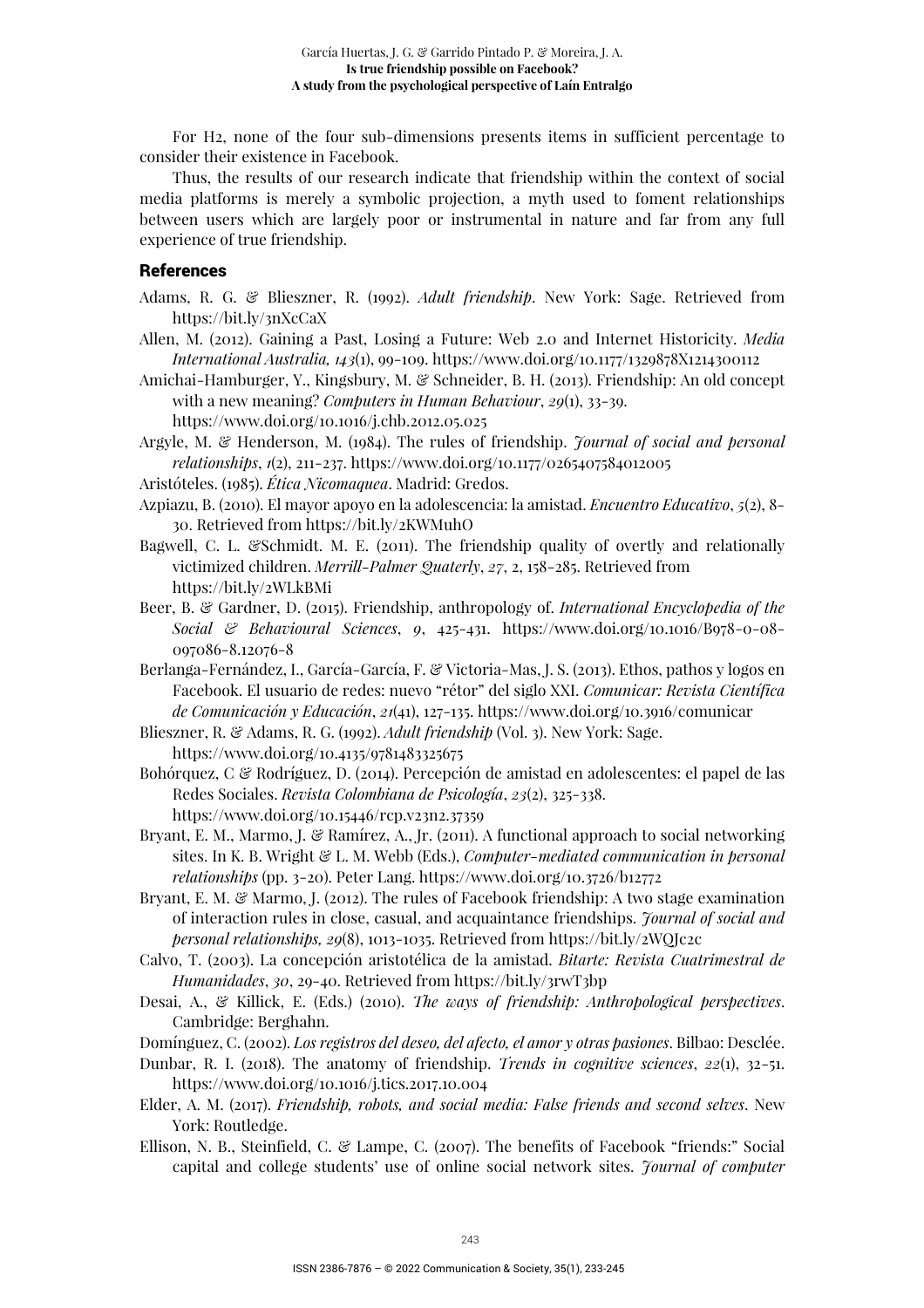*mediated communication*, *12*(4), 1143-1168. https://www.doi.org/10.1111/j.1083- 6101.2007.00367.x

- Espinar, E. & González, M. (2009). Jóvenes en las redes. Un análisis exploratorio de las diferencias de género. *Feminismos*, *14*, 87-106.
	- https://www.doi.org/10.14198/fem.2009.14.06
- Fromm, E. (2014). *El arte de amar*. Barcelona: Paidós.
- Fuchs, C. (2021). *Social media: A critical introduction*. New York: Sage.

García, F., Gértrudix, F. & Gértrudix, M. (2014). Análisis de la incidencia de la dieta de servicios digitales en la utilidad y confianza de la información en internet en los jóvenes universitarios. *Communication & Society / Comunicación y Sociedad*, *27*(1), 59‐81. https://www.doi.org/10.15581/003.27.1.59-81

- Giró, J. (2011). Las amistades y el ocio de los adolescentes, hijos de la inmigración. *Papers, 96*(1), 77-95. https://www.doi.org/10.5565/rev/papers/v96n1.157
- Herrera, M., Pacheco, M., Palomar, J. & Zavala, D. (2010). La adicción a Facebook relacionada con la baja autoestima, la depresión y la falta de habilidades sociales. *Psicología Iberoamericana*, *18*(1), 6-18. Retrieved from http://bit.ly/3rrpF6N
- Hootsuite & We Are Social (2021). *Digital 2021 Global Digital Overview*. Retrieved from https://datareportal.com/reports/digital-2021-global-overview-report
- Laín Entralgo, P. (1985). *Sobre la amistad*. Colección Austral. Espasa Calpe.
- Linne, J. W. (2018). Las órbitas de contactos en Facebook. Intimidad, sociabilidad y amistad en adolescentes de sectores populares en Buenos Aires. Comunicación y sociedad, (*32*), 171- 190. https://www.doi.org/10.32870/cys.v0i32.6924

Losada, J. M. (2015). *Nuevas formas del mito: Una metodología interdisciplinar, estudios reunidos y presentados por José Manuel Losada*. Berlin: Logos Verlag.

- Márquez, I. (2019). "Roland Barthes y tú ahora sois amigos": Facebook y el mito de la amistad. *Signa: Revista de la Asociación Española de Semiótica*, (*28*), 937-957. https://www.doi.org/10.5944/signa.vol28.2019.25100
- Raacke, J. & Bonds-Raacke, J. (2008). MySpace and Facebook: Applying the uses and gratifications theory to exploring friend-networking sites. *Cyberpsychology & Behavio*r, *11*(2), 169-174. https://www.doi.org/10.1089/cpb.2007.0056
- Reece, B. & Reece, M. (2016). *Effective human relations: Interpersonal and organizational applications*. Boston: Cengage Learning.
- Requena, F. (2012). *Análisis de redes sociales: orígenes, teorías y aplicaciones*. Madrid: Centro de Investigaciones sociológicas.
- Schneider, B. (2014). *Friends and enemies*. New York: Routledge.
- Serrano, V. (2016). *Fraudebook: lo que la red social hace con nuestras vidas*. Madrid: Plaza y Valdés.
- Soache, S. (2018). De lo virtual a lo real: los efectos de la plataforma Youtube en estudiantes de grados 8 y 11. Pontificia Universidad Javeriana. Retrieved from http://bit.ly/3ppWSO2
- Vallor, S. (2012). Flourishing on Facebook: virtue friendship & new social media. *Ethics and Information technology*, *14*(3), 185-199. https://www.doi.org/10.1007/s10676-010-9262-2
- Vidales, M. & Sábada, C. (2017). Connected teens: Measuring the impact of mobile phones on social relationships through social capital. *Comunicar: Revista Científica de Comunicación y Educación*, *53*, 19-28. https://www.doi.org/10.3916/C53-2017-02.
- Vivar, J. M. F. (2009). Nuevos modelos de comunicación, perfiles y tendencias en las redes sociales. *Comunicar: Revista Científica de Comunicación y Educación*, *17*(33), 73-81. https://www.doi.org/10.3916/c33-2009-02-007
- Wang, S. S., Moon, S. I., Kwon, K. H., Evans, C. A. & Stefanone, M. A. (2010). Face off: Implications of visual cues on initiating friendship on Facebook. *Computers in Human Behaviour*, *26*(2), 226-234. https://www.doi.org/10.1016/j.chb.2009.10.001